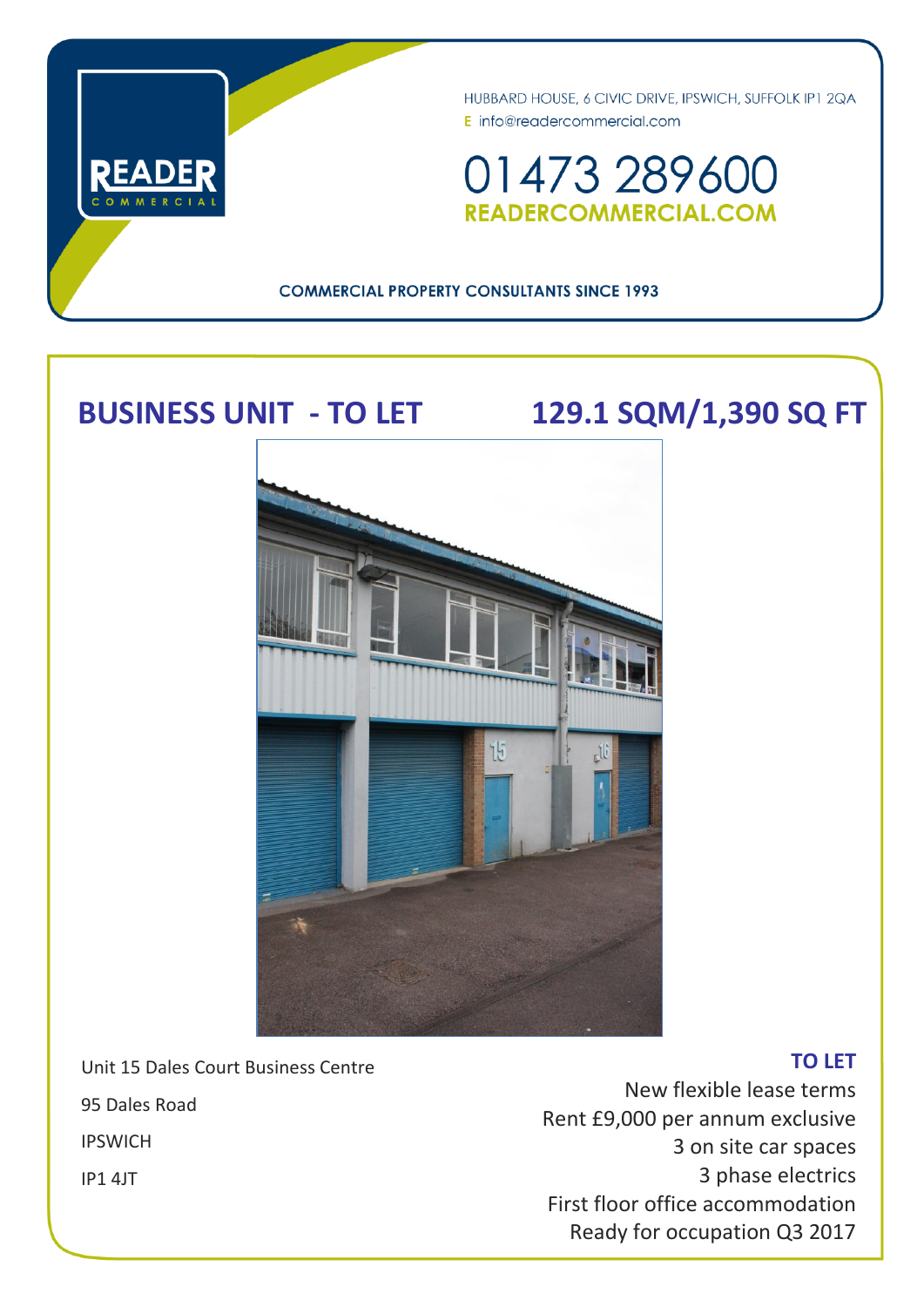#### **LOCATION**

Dales Court Business Centre is located close to the junction with Dales Road and Wharfedale Road on the north west side of Ipswich. This location offers a good road communication to the A14 linking Ipswich with Felixstowe and the Midlands. Dales Court can be found off Wharfedale Road and Unit 15 is located at the front of the scheme visible from Wharfedale Road.

#### **DESCRIPTION**

Dales Court comprise a complex of office and business units converted in 2006 from former depot. Unit 15 is a business unit offering good storage facilities at ground floor level and first floor offices above. Unit 15 is a mid terrace building with brick and render and profile steel clad front elevation under a pitched profile steel skinned roof. Access to the unit is either via a pedestrian entrance or lathe roller shutter door and the first floor office accommodation has the additional benefit of a another pedestrian entrance via a corridor adjacent to Unit 14. Outside the front of the unit is one designated car park space with a further two parking spaces nearby accessed via external stairs. Internally the offices are equipped with carpeting, night storage heating, suspended ceiling with inset lighting and a kitchenette with stainless steel sink drainer.

#### **ACCOMMODATION**

*(Please note all areas are appropriate)*

| Depth                   | 14.84 m           | 48 ft 7"  |
|-------------------------|-------------------|-----------|
| Width                   | 6<br>m            | 19 ft 6"  |
| Total Ground floor area | $89 \text{ sq m}$ | 958 sq ft |

Includes disabled WC facilities and wash hand basin

First floor offices are accessed by internal stairs or separate front door (adjacent to Unit 14) 40.1 sq m 432 sq ft Overall area 129.1 sq m 1,390 sq ft Minimum height under offices 3 m 9 ft 8" Minimum height under roof Pitch 8.7 m 28 ft 5"

Outside to the front of the property is 1 designated car space with a further 2 spaces at an upper level with a separate access off the street and connects with the unit via an external staircase.

#### **SERVICES**

All mains services are connected.

#### **TERMS**

The unit is available by way of a new lease length to be agreed subject to five yearly upward only rent reviews if applicable with a proposed commencing rent of £9,000 per annum exclusive.

#### **VAT**

VAT is applicable to the rent.

#### **RATES**

Ipswich Borough Council have confirmed the rateable value for 2017/2018 will be £6,600 pa.

#### **SERVICE CHARGE**

As per the lease provisions

#### **EPC**

As attached

#### **LEGAL COSTS**

Each party to bear their own legal costs.

#### **VIEWING**

For further information then please contact Martin Reader at Reader Commercial on 01473 289600 [martin@readercommercial.com](mailto:martin@readercommercial.com)



plan is for identification purposes only

READER COMMERCIAL LIMITED REG OFFICE HUBBARD HOUSE, CIVIC DRIVE, IPSWICH, SUFFOLK IP 1QA. REGISTERED IN ENGLAND AND WALES. REGISTERED NO: 2813933. THESE PARTICULARS DO NOT CONSTITUTE ANY PART OFFER OR<br>CONTRACT. WHILST READ